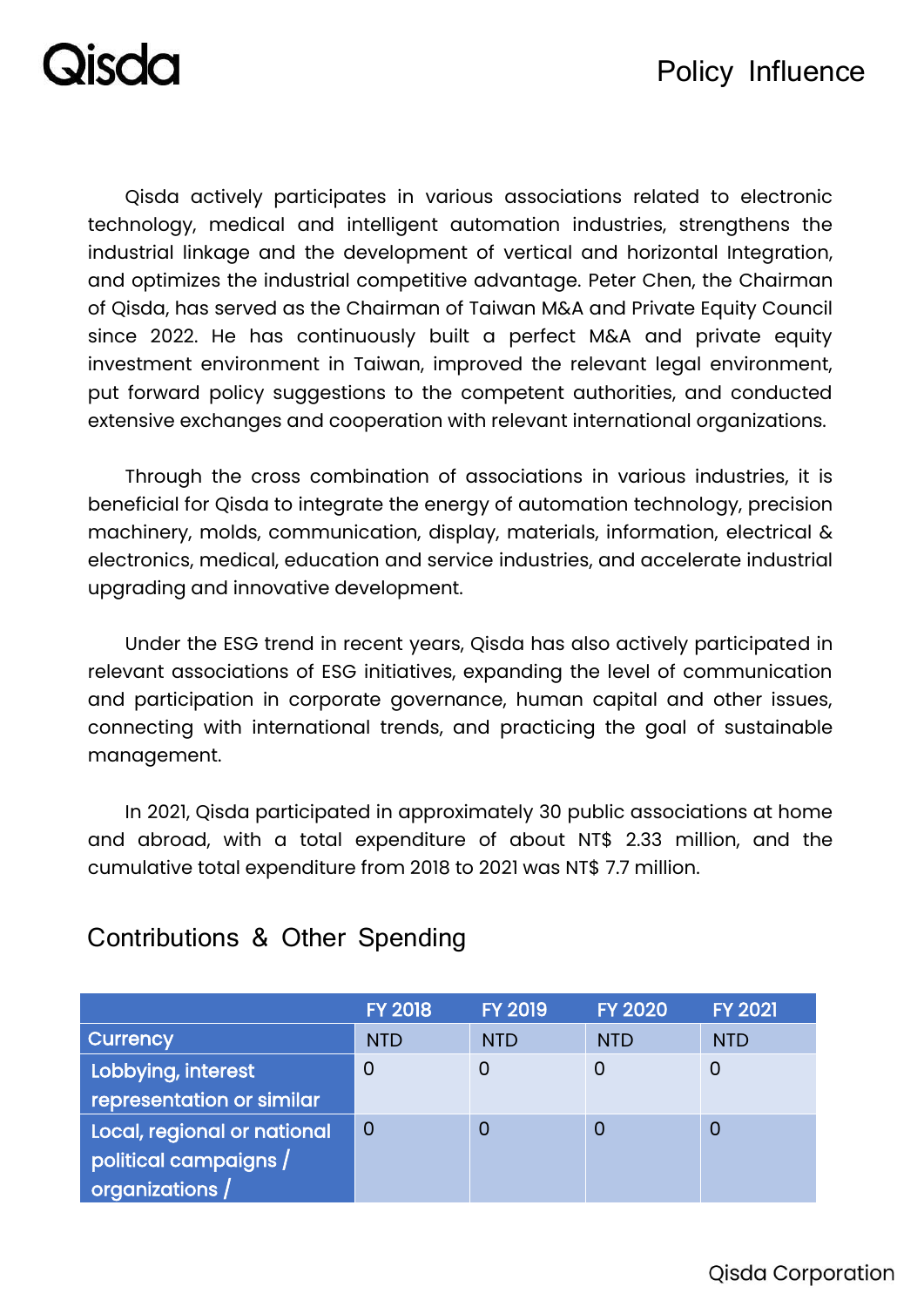### Qisda

| candidates                     |                |                |                |           |
|--------------------------------|----------------|----------------|----------------|-----------|
| <b>Trade associations or</b>   | 2,204,300      | 1,479,840      | 1,685,471      | 2,338,275 |
| tax-exempt groups (e.g.        |                |                |                |           |
| think tanks)                   |                |                |                |           |
| Other (e.g. spending           | $\overline{0}$ | $\overline{0}$ | $\overline{0}$ | 0         |
| related to ballot measures     |                |                |                |           |
| or referendums)                |                |                |                |           |
| <b>Total contributions and</b> | 2,204,300      | 1,479,840      | 1,685,471      | 2,338,275 |
| other spending                 |                |                |                |           |

### Data coverage

|                             | <b>FY 2018</b> | <b>FY 2019</b>         | <b>FY 2020</b> | <b>FY 2021</b> |
|-----------------------------|----------------|------------------------|----------------|----------------|
|                             |                | Percentage of: Revenue |                |                |
| Data coverage (as % of      | 100%           | 100%                   | 100%           | 100%           |
| denominator, indicating     |                |                        |                |                |
| the organizational scope of |                |                        |                |                |
| the reported data)          |                |                        |                |                |

### Largest Contributions & Expenditures

| <b>Issue or</b><br><b>Topic</b> | Corporate<br><b>Position</b> | Description of Position /<br>Engagement | <b>Total spend in</b><br><b>FY 2021(NTD)</b> |
|---------------------------------|------------------------------|-----------------------------------------|----------------------------------------------|
|                                 |                              |                                         | 1,678,275                                    |
| Improve                         | Support                      | Participated in a total of 20           |                                              |
| industrial                      |                              | industry associations and               |                                              |
| development                     |                              | mergers and acquisitions                |                                              |
| and                             |                              | associations, including the             |                                              |
| innovation                      |                              | <b>Taiwan Electrical and Electronic</b> |                                              |
|                                 |                              | <b>Manufacturers' Association</b>       |                                              |
|                                 |                              | (TEEMA), the Taipei Computer            |                                              |
|                                 |                              | Association, the Institute for          |                                              |
|                                 |                              | <b>Biotechnology and Medicine</b>       |                                              |
|                                 |                              | Industry, and International             |                                              |
|                                 |                              | Video-related Industry                  |                                              |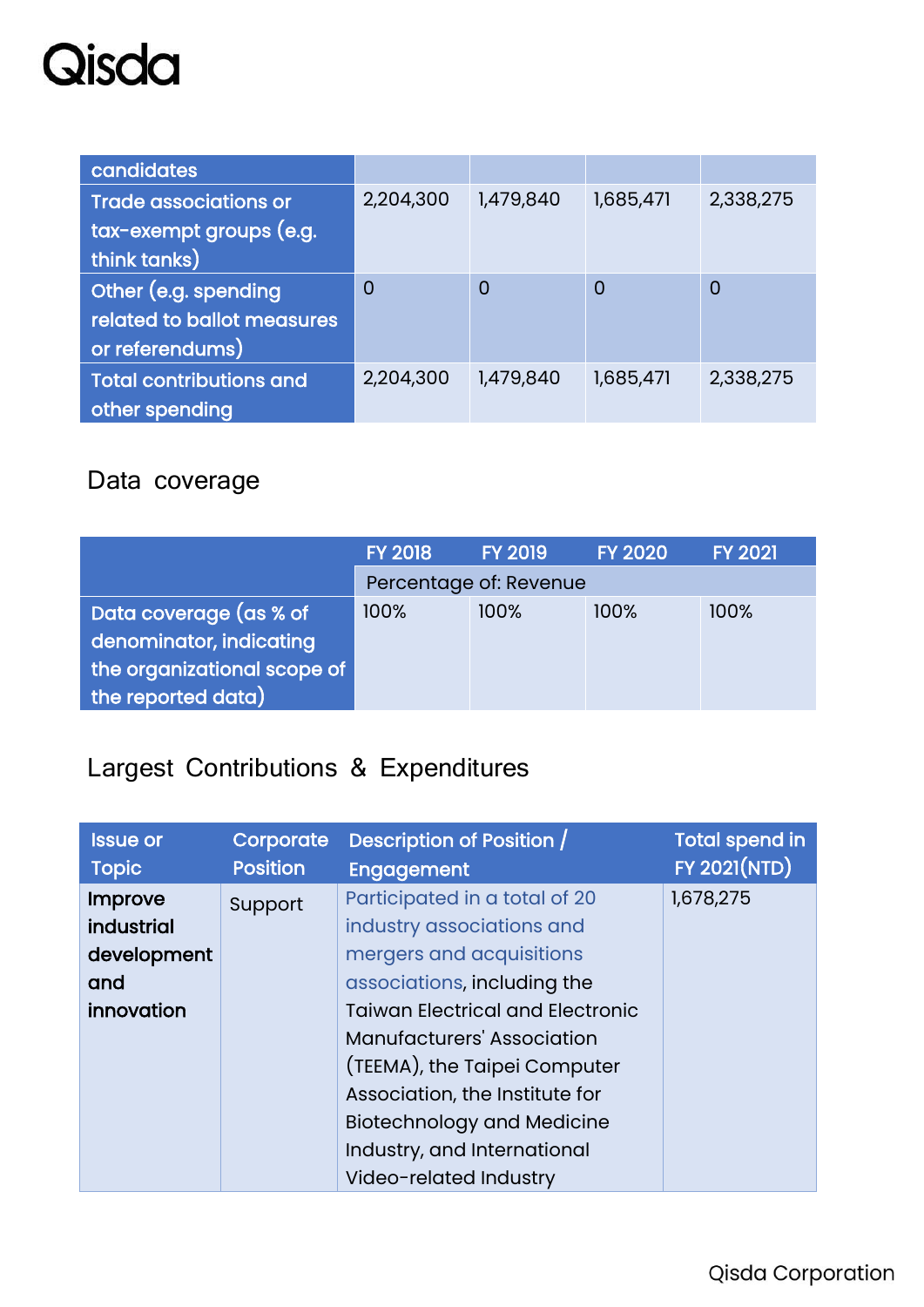# Qisda

|                    |         | Standards Association, etc.                                |         |
|--------------------|---------|------------------------------------------------------------|---------|
|                    |         |                                                            |         |
|                    |         | Since 1984, Qisda has joined the                           |         |
|                    |         | TEEMA as a Level 1 member.                                 |         |
|                    |         | TEEMA is the largest electronics                           |         |
|                    |         | industry association in Taiwan. It                         |         |
|                    |         | continues to pay attention to                              |         |
|                    |         | industrial policies and                                    |         |
|                    |         | international trade regulations,                           |         |
|                    |         | and is the most important                                  |         |
|                    |         | communication platform for                                 |         |
|                    |         | industry policies and regulations                          |         |
|                    |         | and international supply chain.                            |         |
|                    |         | In addition, as the industry scope                         |         |
|                    |         | of Qisda has expanded to                                   |         |
|                    |         | intelligent automation,                                    |         |
|                    |         | information service, medical                               |         |
|                    |         | industry and other fields, it has                          |         |
|                    |         | also joined the most important                             |         |
|                    |         | trade association of the industry                          |         |
|                    |         | in Taiwan and served as a                                  |         |
|                    |         | director to jointly promote the                            |         |
|                    |         | sound development and                                      |         |
|                    |         | innovation of the industry.                                |         |
| <b>ESG</b>         | Support | Participated in a total of 9 ESG                           | 660,000 |
| <b>Initiatives</b> |         | advocacy associations,                                     |         |
|                    |         | including the Taiwan Listed                                |         |
|                    |         | Companies Association (TLCA),                              |         |
|                    |         | the Taiwan Independent Director                            |         |
|                    |         | Association, The Institute of<br>Internal Auditors-Chinese |         |
|                    |         | Taiwan, the Chinese Human                                  |         |
|                    |         | <b>Resource Management</b>                                 |         |
|                    |         | Association, etc.                                          |         |
|                    |         |                                                            |         |
|                    |         | TLCA is the most important listed                          |         |
|                    |         | entrepreneurs' association in                              |         |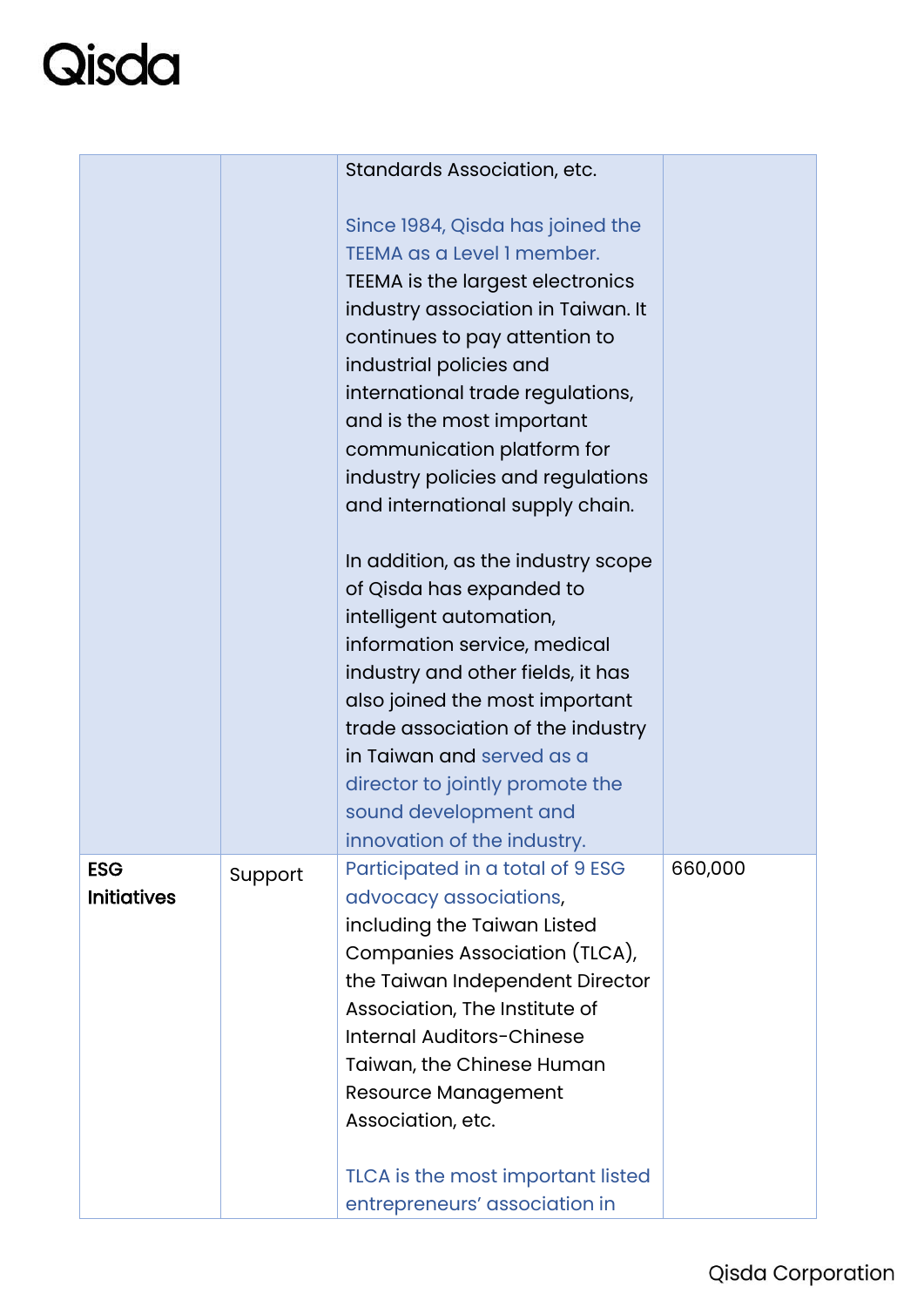# **Disda**

Taiwan. The total market value of all members accounts for 20% of the total market value of the Taiwan securities market. Peter Chen, Chairman of Qisda, serves as the Vice Chairman of the association, and jointly promotes public affairs participation and industrial cooperation, inheritance and promotion, lectures and learning and social welfare affairs together with the association. In addition, Qisda is in line with the latest international trend of corporate governance by participating in the association of independent directors, internal audit, and digital governance issues. Qisda also participates in the Chinese Human Resource Management Association, and the Chinese professional Management Association, and actively responds to and promotes the upgrading of human capital environment in the society.